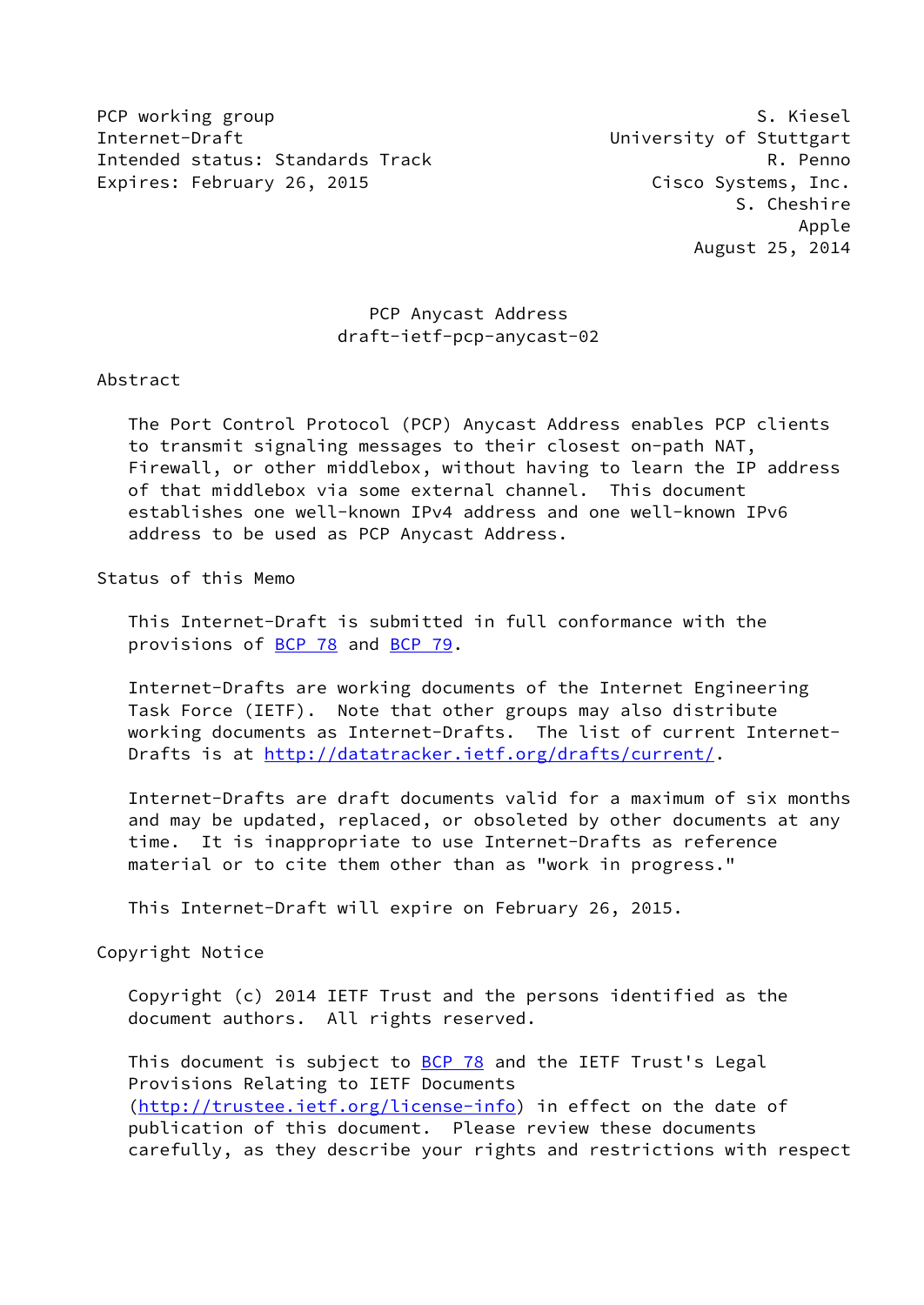Kiesel, et al. Expires February 26, 2015 [Page 1]

Internet-Draft **PCP** Anycast Address August 2014

 to this document. Code Components extracted from this document must include Simplified BSD License text as described in Section 4.e of the Trust Legal Provisions and are provided without warranty as described in the Simplified BSD License.

# Table of Contents

| 2.   | PCP Server Discovery based on well-known IP Address $\frac{4}{3}$      |  |  |  |
|------|------------------------------------------------------------------------|--|--|--|
|      | 2.1. PCP Discovery Client behavior $\frac{4}{5}$                       |  |  |  |
|      | 2.2. PCP Discovery Server behavior 4                                   |  |  |  |
| 3.   | Deployment Considerations $\ldots \ldots \ldots \ldots \ldots \ldots$  |  |  |  |
| 4.   |                                                                        |  |  |  |
| 4.1. |                                                                        |  |  |  |
| 4.2. | Registration of IPv6 Special Purpose Address $\frac{7}{2}$             |  |  |  |
|      | <u>5</u> . Security Considerations 9                                   |  |  |  |
| 6.   |                                                                        |  |  |  |
| 6.1. |                                                                        |  |  |  |
|      | 6.2. Informative References 10                                         |  |  |  |
|      | Appendix A. Discussion of other PCP Discovery methods $\dots \dots$ 12 |  |  |  |
|      |                                                                        |  |  |  |
|      |                                                                        |  |  |  |
|      |                                                                        |  |  |  |
| A.4. | Domain Name System Based 13                                            |  |  |  |
| A.5. | Addressing only based on Destination Port $\dots \dots \dots$ 13       |  |  |  |
|      | Appendix B. Discussion of IP Anycast Address usage for PCP 15          |  |  |  |
| B.1. |                                                                        |  |  |  |
|      |                                                                        |  |  |  |
|      | B.3. Historical Objections to Anycast 15                               |  |  |  |
|      |                                                                        |  |  |  |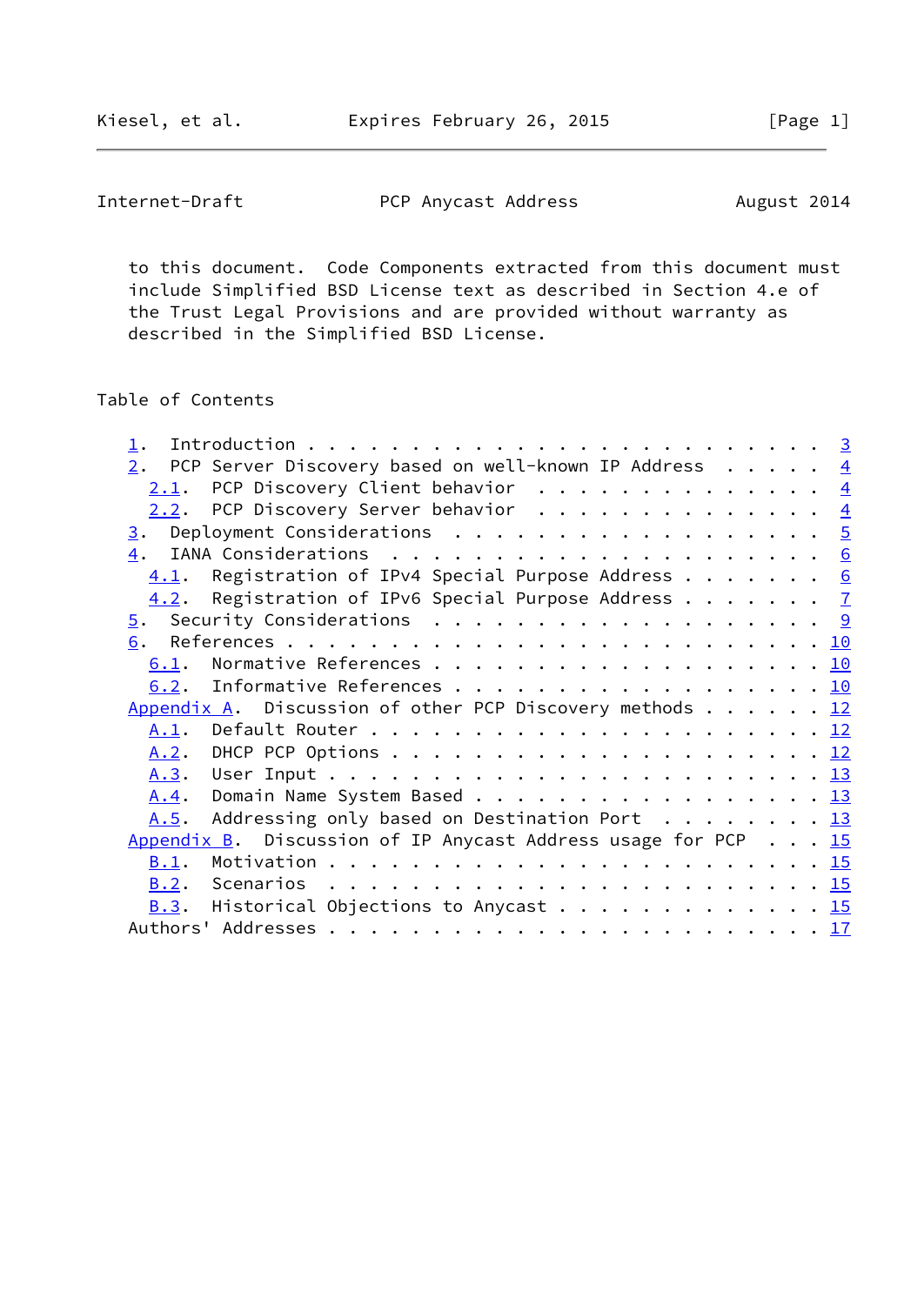Kiesel, et al. Expires February 26, 2015 [Page 2]

<span id="page-2-1"></span>

Internet-Draft **PCP Anycast Address** August 2014

<span id="page-2-0"></span>[1](#page-2-0). Introduction

The Port Control Protocol (PCP) [\[RFC6887](https://datatracker.ietf.org/doc/pdf/rfc6887)] provides a mechanism to control how incoming packets are forwarded by upstream devices such as Network Address Translator IPv6/IPv4 (NAT64), Network Address Translator IPv4/IPv4 (NAT44), IPv6 and IPv4 firewall devices, and a mechanism to reduce application keep alive traffic.

The PCP document [\[RFC6887](https://datatracker.ietf.org/doc/pdf/rfc6887)] specifies the message formats used, but the address to which a client sends its request is either assumed to be the default router (which is appropriate in a typical single-link residential network) or has to be configured otherwise via some external mechanism, such as DHCP. The properties and drawbacks of various mechanisms are discussed in [Appendix A.](#page-12-0)

 This document follows a different approach: it establishes a well known anycast address for the PCP Server. PCP clients are expected to send requests to this address during the PCP Server discovery process. A PCP Server configured with the anycast address could optionally redirect or return a list of unicast PCP Servers to the client. For a more extensive discussion on anycasting see [Appendix B](#page-15-0).

 The benefit of using an anycast address is simplicity and reliability. In an example deployment scenario:

- 1. A network administrator installs a PCP-capable NAT.
- 2. An end user (who may be the same person) runs a PCP-enabled application. This application can implement PCP with purely user-level code -- no operating system support is required.
- 3. This PCP-enabled application sends its PCP request to the PCP anycast address. This packet travels through the network like any other, without any special support from DNS, DHCP, other routers, or anything else, until it reaches the PCP-capable NAT,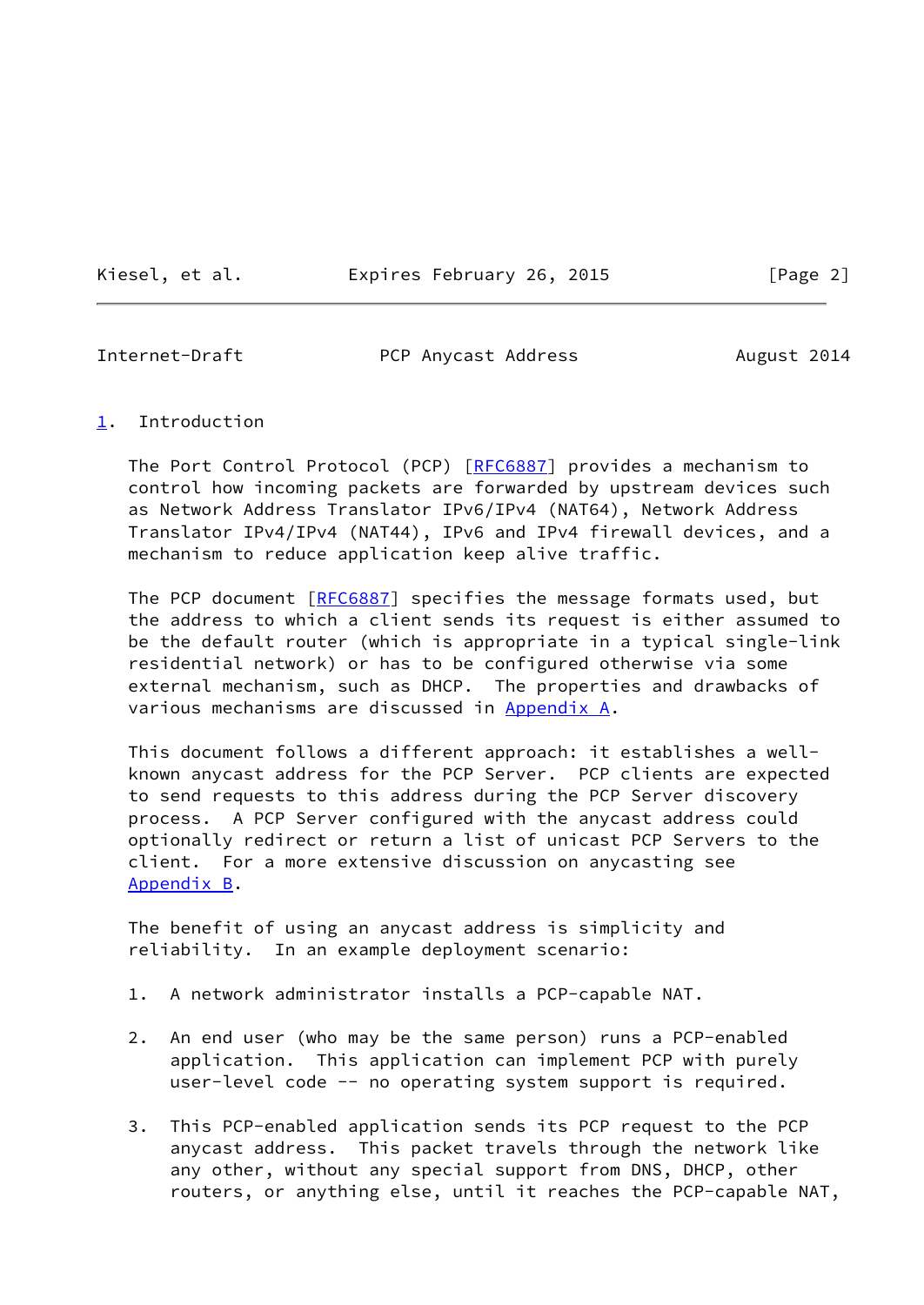which receives it, handles it, and sends back a reply.

 Using the PCP anycast address, the only two things that need to be deployed in the network are the two things that actually use PCP: The PCP-capable NAT, and the PCP-enabled application. Nothing else in the network needs to be changed or upgraded, and nothing needs to be configured, including the PCP client.

Kiesel, et al. Expires February 26, 2015 [Page 3]

<span id="page-3-1"></span>

Internet-Draft PCP Anycast Address August 2014

- <span id="page-3-0"></span>[2](#page-3-0). PCP Server Discovery based on well-known IP Address
- <span id="page-3-2"></span>[2.1](#page-3-2). PCP Discovery Client behavior

 PCP Clients that need to discover PCP servers SHOULD first send a PCP request to the configured PCP server or to the default router, as described in Section [8.1 of \[RFC6887\]](https://datatracker.ietf.org/doc/pdf/rfc6887#section-8.1). However, differing from Section [8.1.1 of \[RFC6887\]](https://datatracker.ietf.org/doc/pdf/rfc6887#section-8.1.1), MRC (Maximum Retransmission Count) is set to 4. Trying the configured PCP server or the default router first is important because in the case of cascaded PCP Servers, all of them need to be discovered in order of hop distance from the client.

 If contacting the configured PCP server or the default router does not succeed with this first approach, the PCP client re-initializes RT based on IRT, and it resets MRC to its "normal" value (0 unless a different value is requested by the application), as described in Section [8.1.1 of \[RFC6887\]](https://datatracker.ietf.org/doc/pdf/rfc6887#section-8.1.1). Then, the PCP client repeatedly transmits a message to the configured PCP server or the default router, waits RT, transmits a message to the anycast address, waits RT, recalculates RT as specified in **Section 8.1.1 of [RFC6887]**, and starts again with a retransmission to the configured PCP server or the default router. This procedure continues until a reply is received or the PCP client is no longer interested in the PCP transaction or the message exchange is considered to have failed according to MRC/MRD.

 The PCP client SHOULD select the PCP anycast address to be of the same IP address family as its requested PCP mapping, i.e., the address family of the Requested Internal IP Address.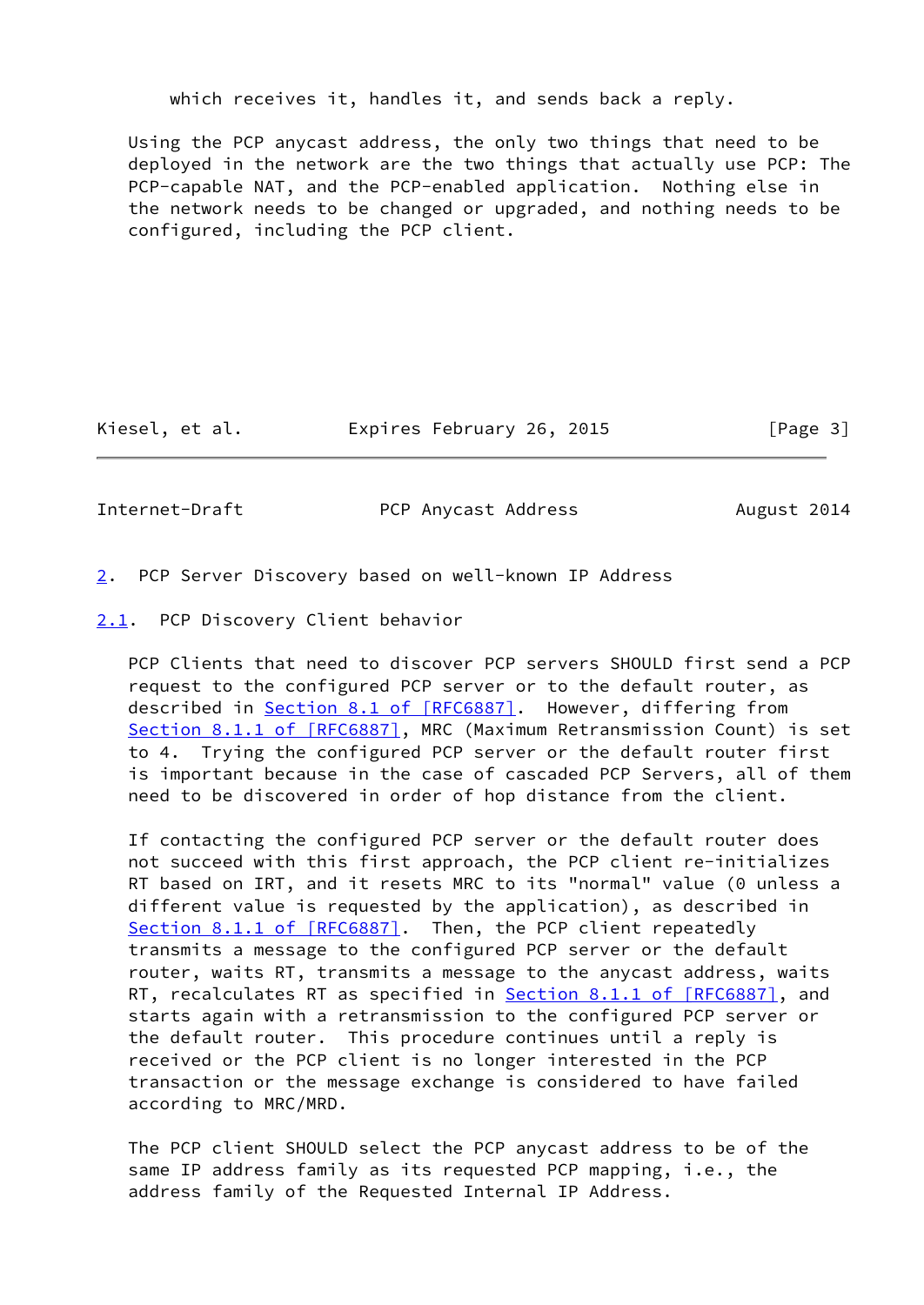## <span id="page-4-0"></span>[2.2](#page-4-0). PCP Discovery Server behavior

 A PCP Server can be configured to listen on the anycast address for incoming PCP requests.

 PCP responses are sent from that same IANA-assigned address (see Page 5 of [\[RFC1546](https://datatracker.ietf.org/doc/pdf/rfc1546)]).

Kiesel, et al. Expires February 26, 2015 [Page 4]

<span id="page-4-2"></span>Internet-Draft **PCP** Anycast Address August 2014

<span id="page-4-1"></span>[3](#page-4-1). Deployment Considerations

 There are known limitations when there is more than one PCP server and asymmetric routing, or similar scenarios. Mechanisms to deal with those situations, such as state synchronization between PCP servers, are beyond the scope of this document.

 For general recommendations regarding operation of anycast services see [\[RFC4786](https://datatracker.ietf.org/doc/pdf/rfc4786)].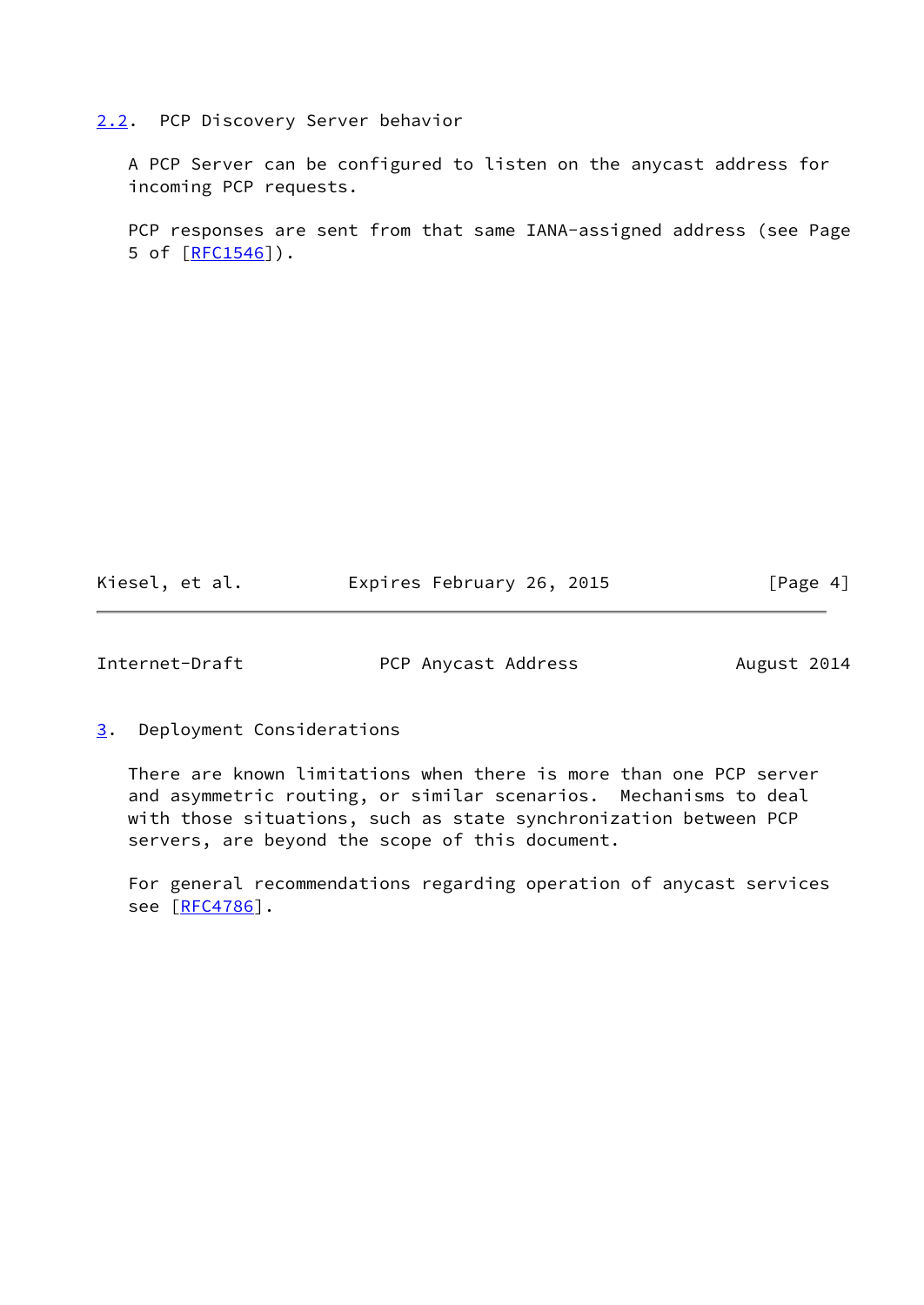<span id="page-5-1"></span>

| Kiesel, et al. | Expires February 26, 2015 |  | [Page 5] |
|----------------|---------------------------|--|----------|
|----------------|---------------------------|--|----------|

<span id="page-5-0"></span>[4](#page-5-0). IANA Considerations

<span id="page-5-2"></span>[4.1](#page-5-2). Registration of IPv4 Special Purpose Address

 IANA is requested to register a single IPv4 address in the IANA IPv4 Special Purpose Address Registry [\[RFC5736](https://datatracker.ietf.org/doc/pdf/rfc5736)].

 [RFC5736] itemizes some information to be recorded for all designations:

1. The designated address prefix.

Prefix: TBD by IANA. Prefix length: /32

2. The RFC that called for the IANA address designation.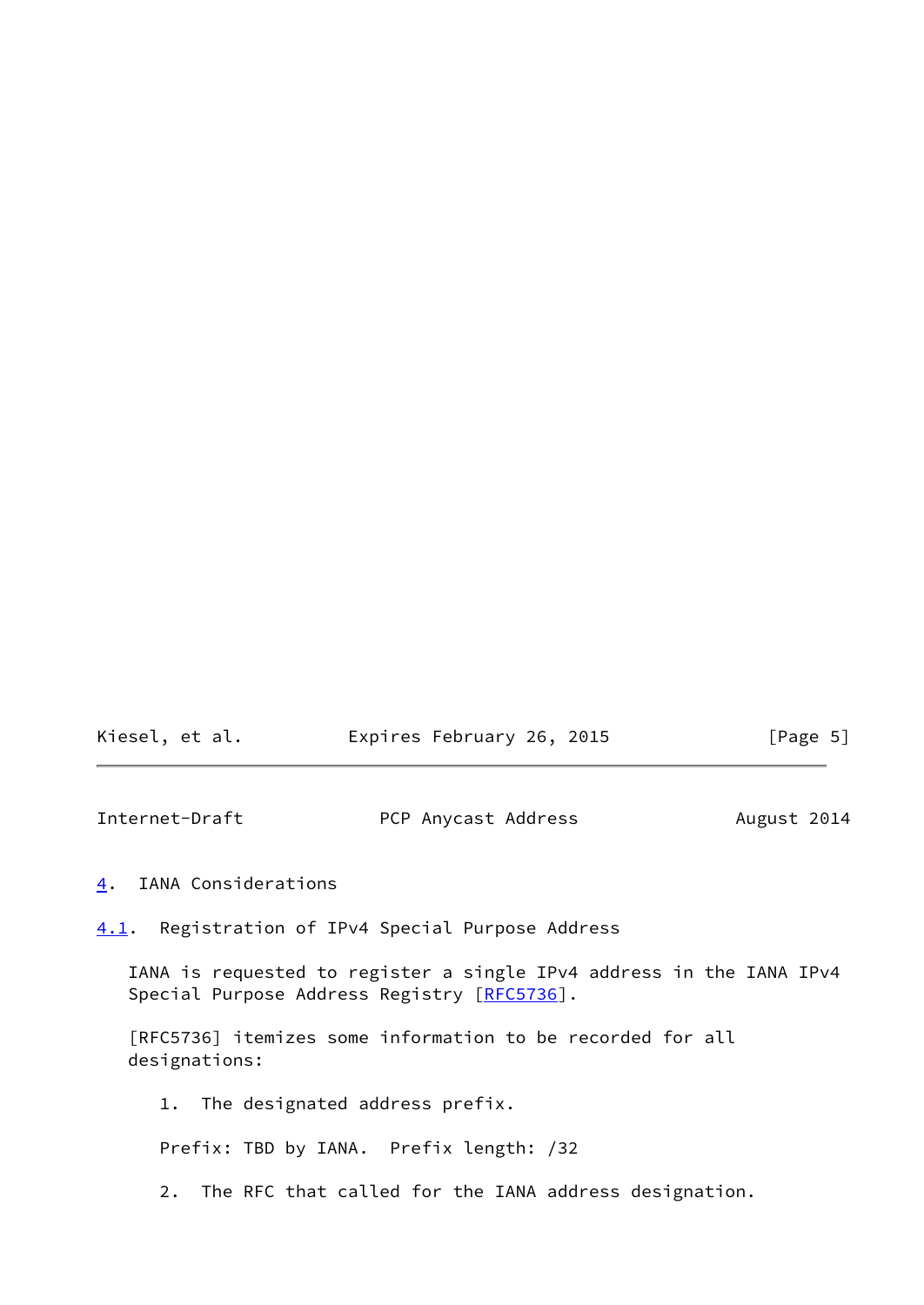This document.

3. The date the designation was made.

TBD.

 4. The date the use designation is to be terminated (if specified as a limited-use designation).

Unlimited. No termination date.

 5. The nature of the purpose of the designated address (e.g., unicast experiment or protocol service anycast).

protocol service anycast.

 6. For experimental unicast applications and otherwise as appropriate, the registry will also identify the entity and related contact details to whom the address designation has been made.

N/A.

 7. The registry will also note, for each designation, the intended routing scope of the address, indicating whether the address is intended to be routable only in scoped, local, or private contexts, or whether the address prefix is intended to be routed globally.

| Kiesel, et al. | Expires February 26, 2015 | [Page 6] |
|----------------|---------------------------|----------|

<span id="page-6-0"></span>Internet-Draft PCP Anycast Address August 2014

 Typically used within a network operator's network domain, but in principle globally routable.

 8. The date in the IANA registry is the date of the IANA action, i.e., the day IANA records the allocation.

TBD.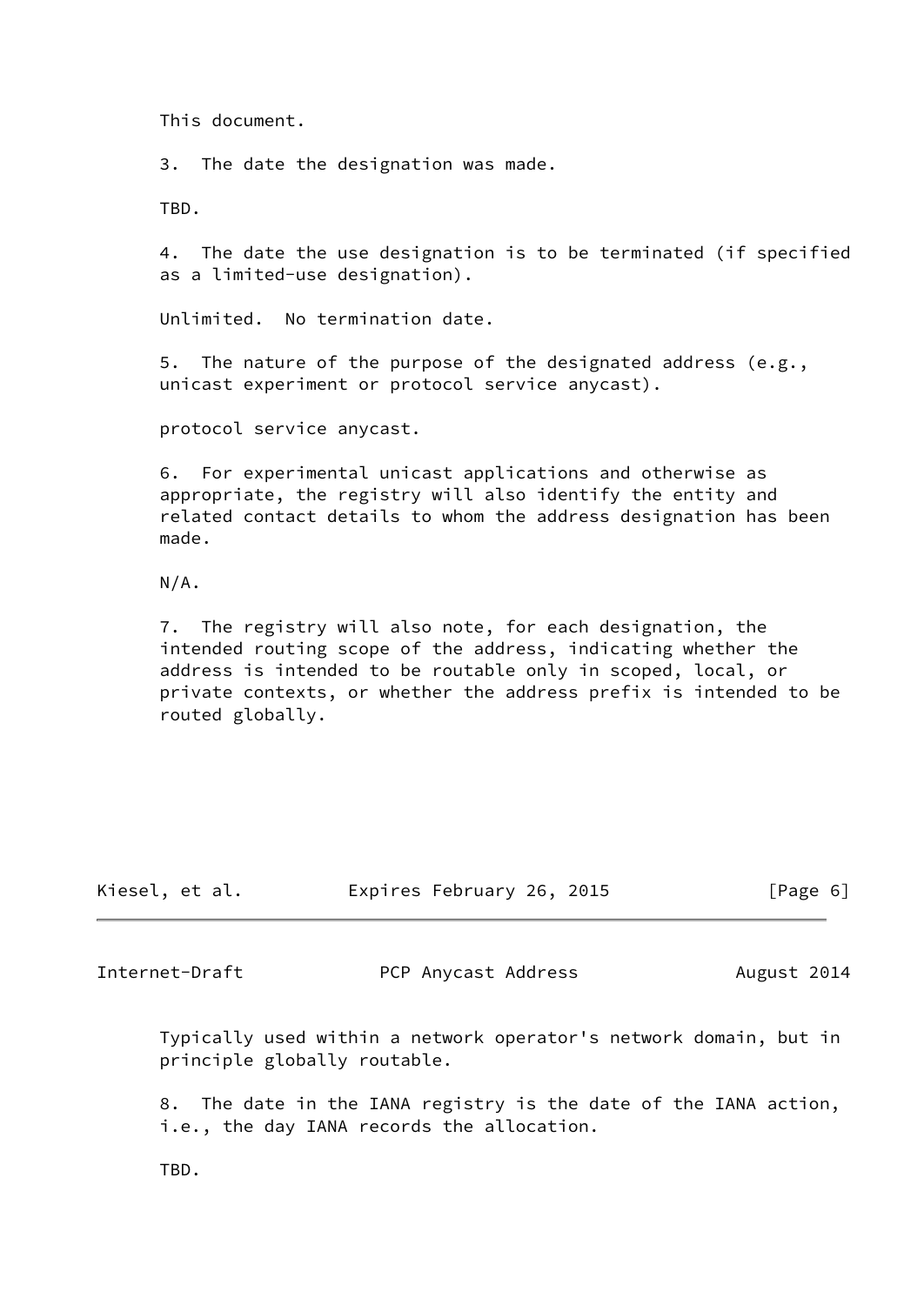# <span id="page-7-0"></span>[4.2](#page-7-0). Registration of IPv6 Special Purpose Address

 IANA is requested to register a single IPv6 address in the IANA IPv6 Special Purpose Address Block [[RFC4773](https://datatracker.ietf.org/doc/pdf/rfc4773)].

 [RFC4773] itemizes some information to be recorded for all designations:

1. The designated address prefix.

Prefix: TBD by IANA. Prefix length: /128

2. The RFC that called for the IANA address designation.

This document.

3. The date the designation was made.

TBD.

 4. The date the use designation is to be terminated (if specified as a limited-use designation).

Unlimited. No termination date.

 5. The nature of the purpose of the designated address (e.g., unicast experiment or protocol service anycast).

protocol service anycast.

 6. For experimental unicast applications and otherwise as appropriate, the registry will also identify the entity and related contact details to whom the address designation has been made.

N/A.

| Kiesel, et al. | Expires February 26, 2015 | [Page 7] |
|----------------|---------------------------|----------|
|----------------|---------------------------|----------|

Internet-Draft **PCP Anycast Address** August 2014

7. The registry will also note, for each designation, the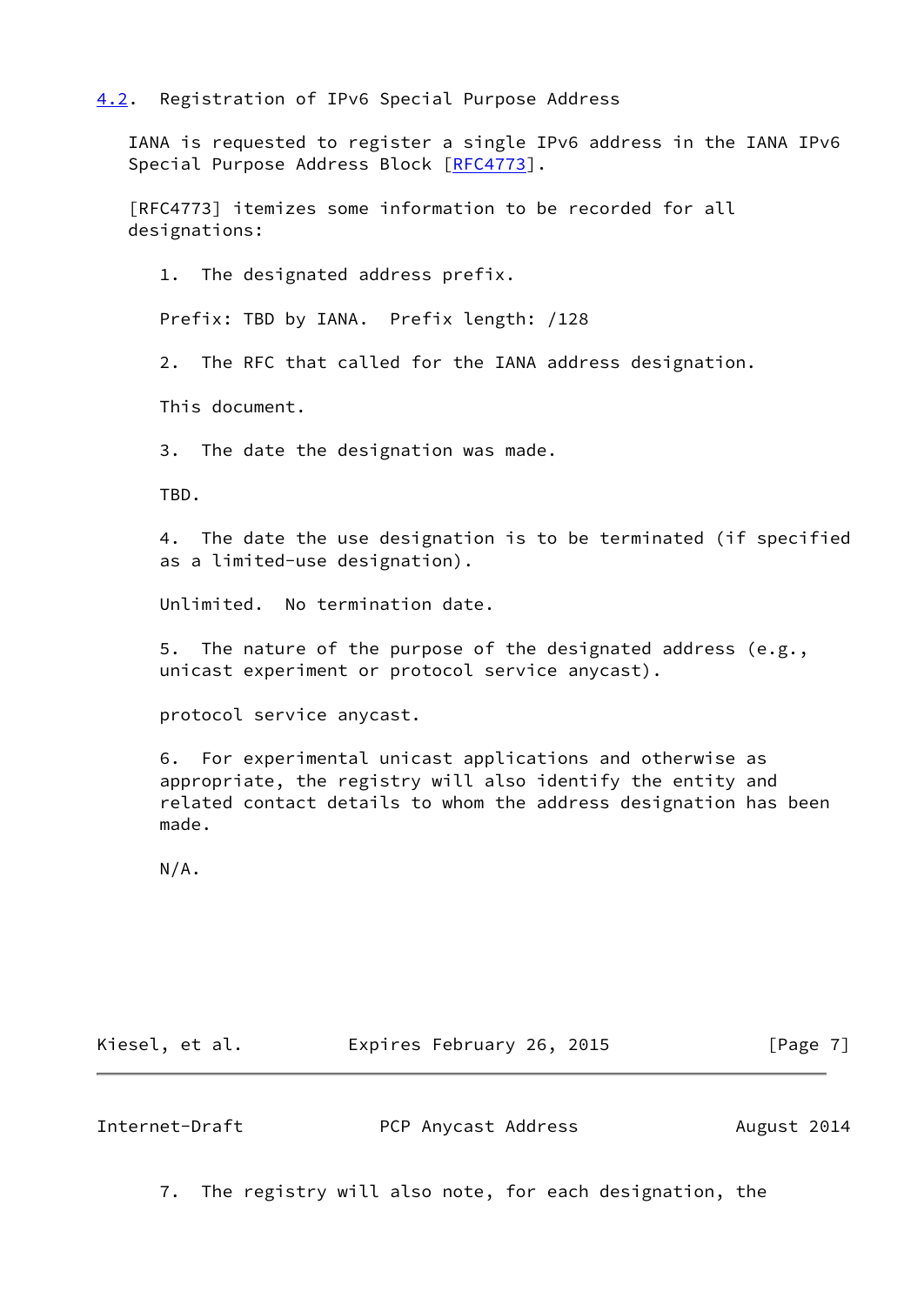intended routing scope of the address, indicating whether the address is intended to be routable only in scoped, local, or private contexts, or whether the address prefix is intended to be routed globally.

 Typically used within a network operator's network domain, but in principle globally routable.

 8. The date in the IANA registry is the date of the IANA action, i.e., the day IANA records the allocation.

TBD.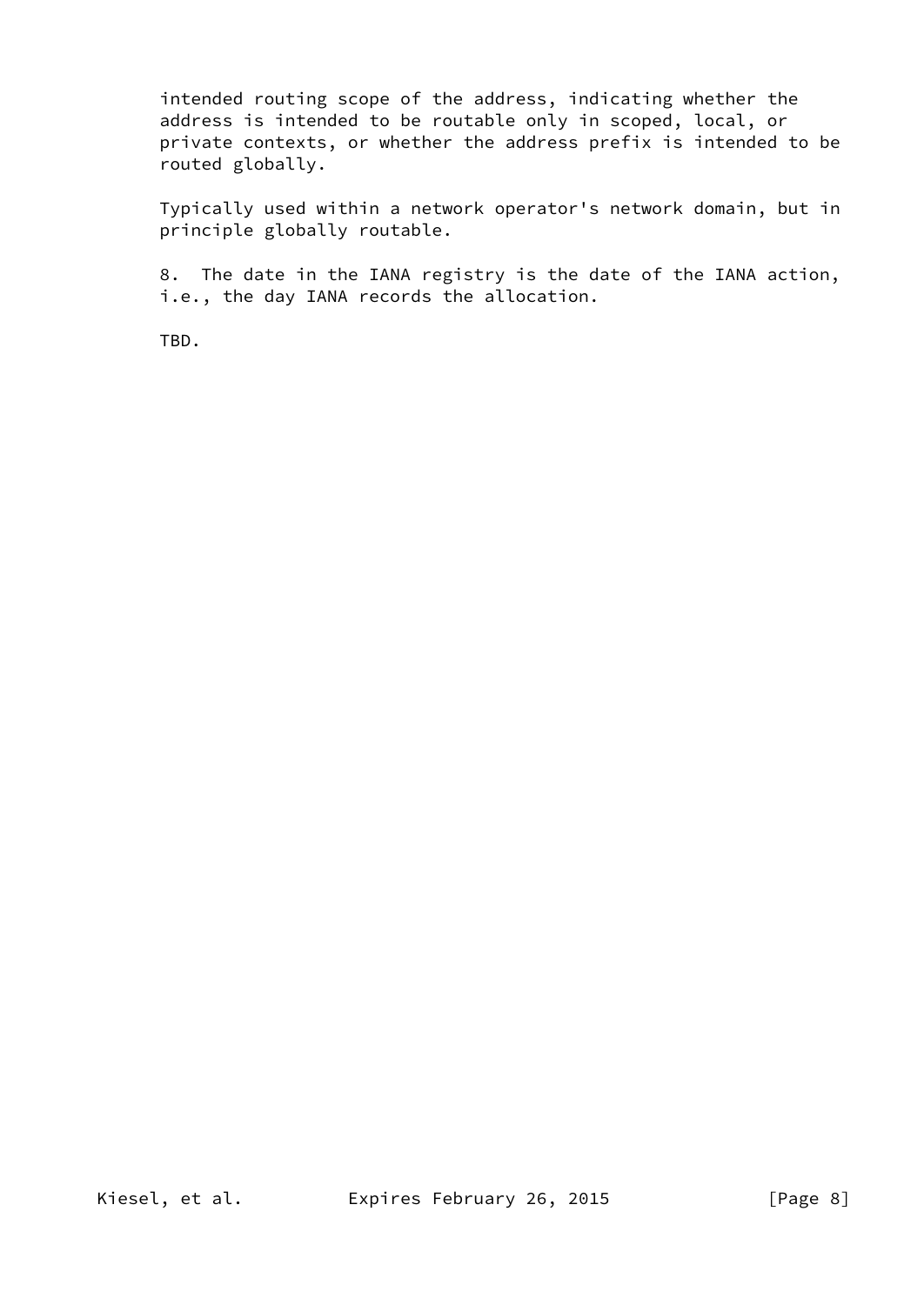<span id="page-9-1"></span>

<span id="page-9-0"></span>[5](#page-9-0). Security Considerations

 In a network without any border gateway, NAT or firewall that is aware of the PCP anycast address, outgoing PCP requests could leak out onto the external Internet, possibly revealing information about internal devices.

 Using an IANA-assigned well-known PCP anycast address enables border gateways to block such outgoing packets. In the default-free zone, routers should be configured to drop such packets. Such configuration can occur naturally via BGP messages advertising that no route exists to said address.

 Sensitive clients that do not wish to leak information about their presesence can set an IP TTL on their PCP requests that limits how far they can travel into the public Internet.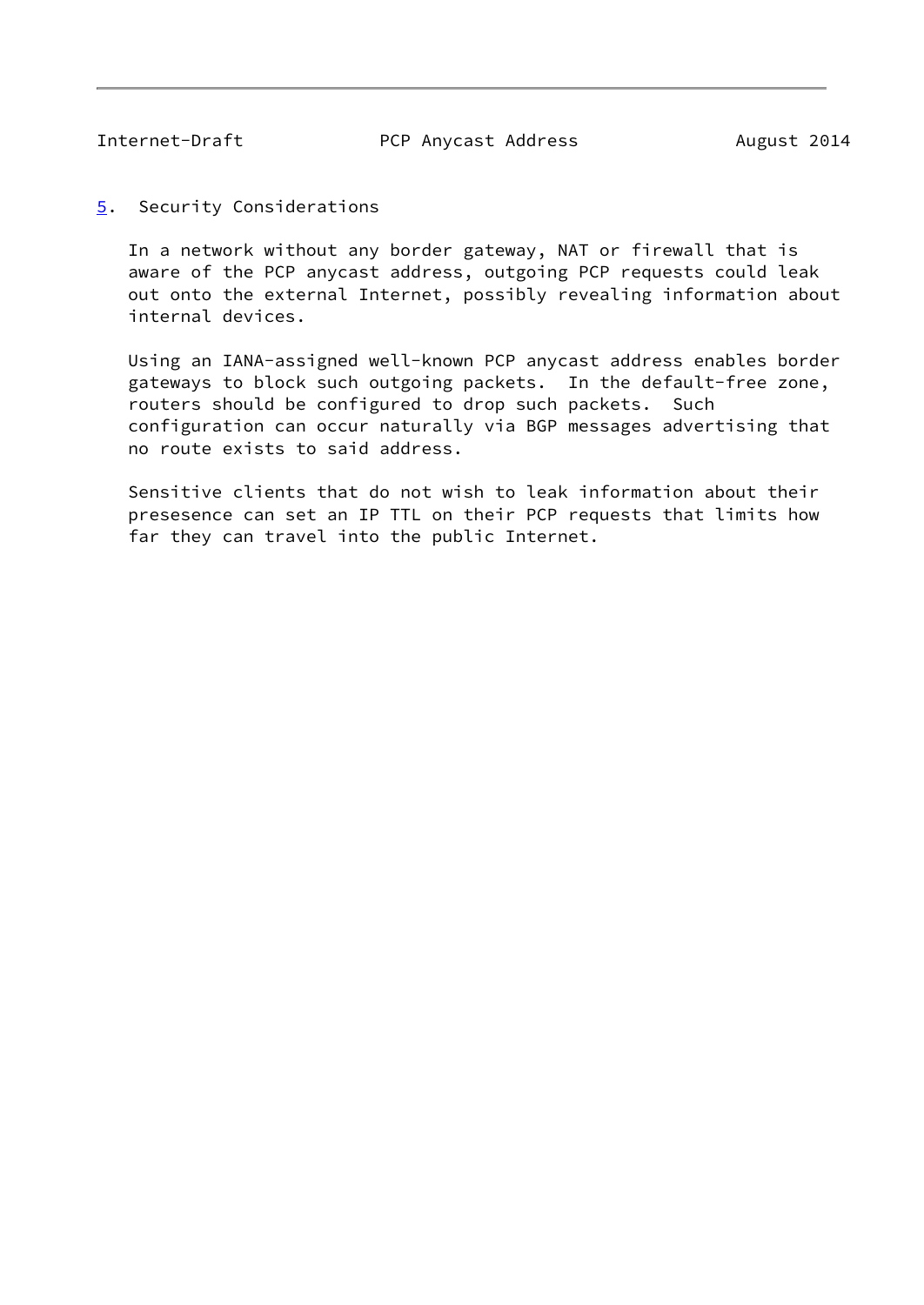<span id="page-10-1"></span>

### <span id="page-10-0"></span>[6](#page-10-0). References

- <span id="page-10-2"></span>[6.1](#page-10-2). Normative References
	- [RFC1546] Partridge, C., Mendez, T., and W. Milliken, "Host Anycasting Service", [RFC 1546](https://datatracker.ietf.org/doc/pdf/rfc1546), November 1993.
	- [RFC3958] Daigle, L. and A. Newton, "Domain-Based Application Service Location Using SRV RRs and the Dynamic Delegation Discovery Service (DDDS)", [RFC 3958](https://datatracker.ietf.org/doc/pdf/rfc3958), January 2005.
	- [RFC4773] Huston, G., "Administration of the IANA Special Purpose IPv6 Address Block", [RFC 4773](https://datatracker.ietf.org/doc/pdf/rfc4773), December 2006.
	- [RFC5736] Huston, G., Cotton, M., and L. Vegoda, "IANA IPv4 Special Purpose Address Registry", [RFC 5736](https://datatracker.ietf.org/doc/pdf/rfc5736), January 2010.
	- [RFC6887] Wing, D., Cheshire, S., Boucadair, M., Penno, R., and P. Selkirk, "Port Control Protocol (PCP)", [RFC 6887,](https://datatracker.ietf.org/doc/pdf/rfc6887) April 2013.
- <span id="page-10-6"></span><span id="page-10-3"></span>[6.2](#page-10-3). Informative References
	- [DNSDisc] Hagino, J. and D. Thaler, "Analysis of DNS Server Discovery Mechanisms for IPv6", [draft-ietf-ipngwg-dns-discovery-01](https://datatracker.ietf.org/doc/pdf/draft-ietf-ipngwg-dns-discovery-01) (work in progress), November 2001.

### <span id="page-10-5"></span>[DhcpRequestParams]

 OpenFlow, "OpenFlow Switch Specification", February 2011, <[http://msdn.microsoft.com/en-us/library/windows/desktop/](http://msdn.microsoft.com/en-us/library/windows/desktop/aa363298%28v=vs.85%29.aspx) [aa363298%28v=vs.85%29.aspx>](http://msdn.microsoft.com/en-us/library/windows/desktop/aa363298%28v=vs.85%29.aspx).

#### <span id="page-10-4"></span>[I-D.chen-pcp-mobile-deployment]

 Chen, G., Cao, Z., Boucadair, M., Ales, V., and L. Thiebaut, "Analysis of Port Control Protocol in Mobile Network", [draft-chen-pcp-mobile-deployment-04](https://datatracker.ietf.org/doc/pdf/draft-chen-pcp-mobile-deployment-04) (work in progress), July 2013.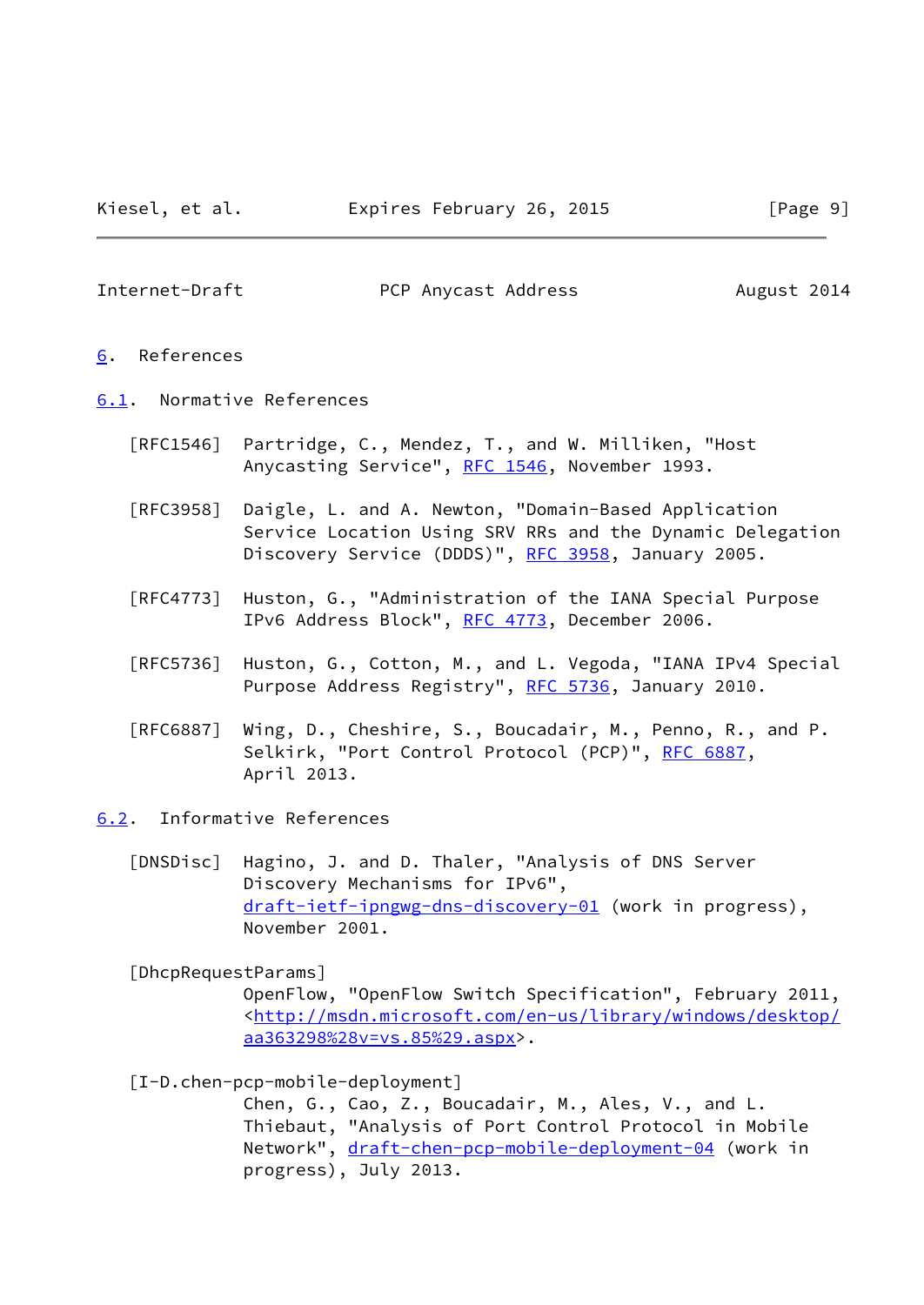<span id="page-11-1"></span> [I-D.ietf-dhc-container-opt] Droms, R. and R. Penno, "Container Option for Server Configuration", [draft-ietf-dhc-container-opt-07](https://datatracker.ietf.org/doc/pdf/draft-ietf-dhc-container-opt-07) (work in progress), April 2013.

<span id="page-11-0"></span> [I-D.ietf-pcp-dhcp] Boucadair, M., Penno, R., and D. Wing, "DHCP Options for the Port Control Protocol (PCP)", [draft-ietf-pcp-dhcp-13](https://datatracker.ietf.org/doc/pdf/draft-ietf-pcp-dhcp-13) (work in progress), April 2014.

| Kiesel, et al. | Expires February 26, 2015 | [Page 10] |
|----------------|---------------------------|-----------|
|----------------|---------------------------|-----------|

Internet-Draft PCP Anycast Address August 2014

 [RFC4786] Abley, J. and K. Lindqvist, "Operation of Anycast Services", [BCP 126](https://datatracker.ietf.org/doc/pdf/bcp126), [RFC 4786,](https://datatracker.ietf.org/doc/pdf/rfc4786) December 2006.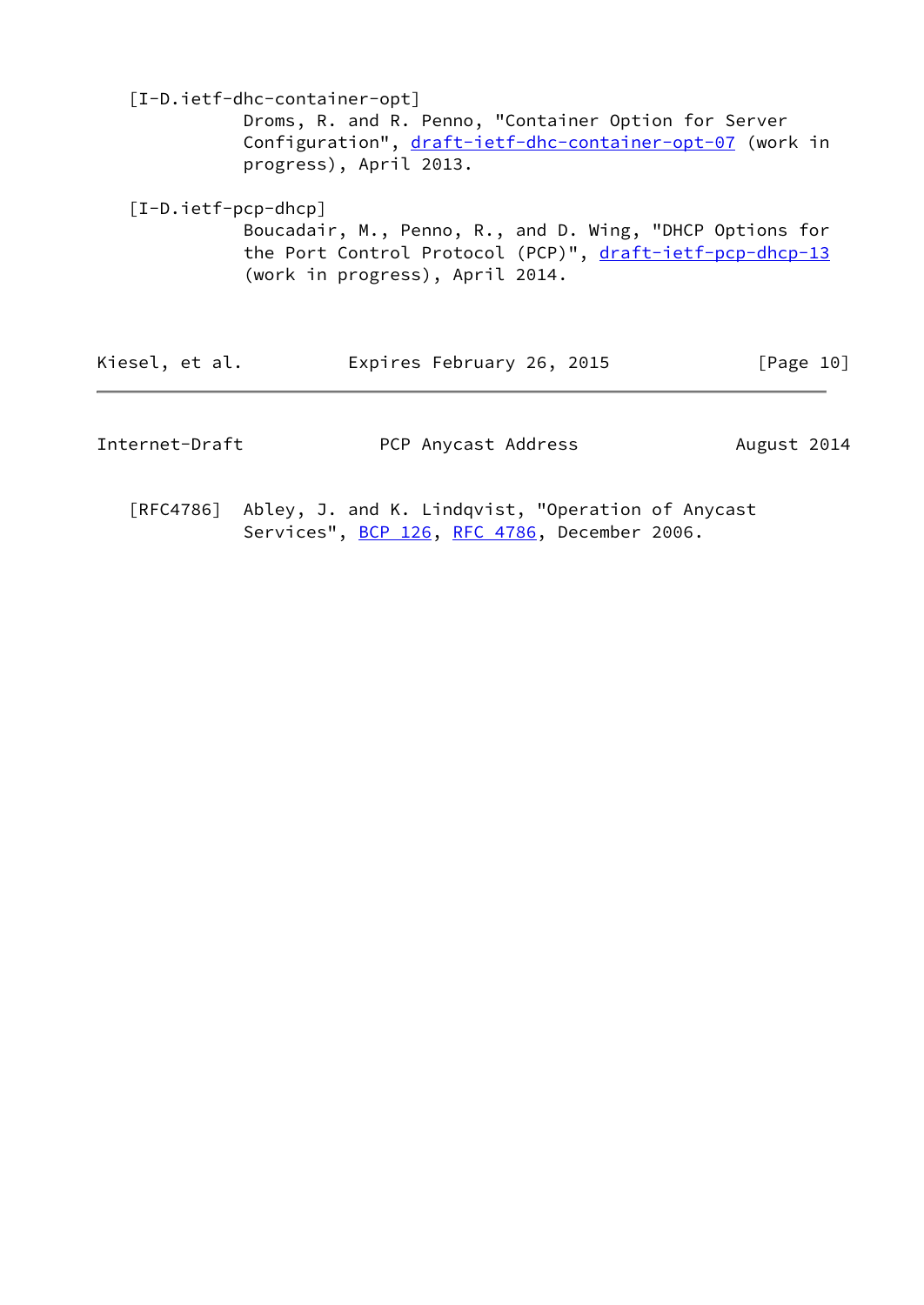<span id="page-12-1"></span>

| Kiesel, et al. |  | Expires February 26, 2015 | [Page 11] |
|----------------|--|---------------------------|-----------|
|----------------|--|---------------------------|-----------|

## <span id="page-12-0"></span>[Appendix A.](#page-12-0) Discussion of other PCP Discovery methods

 Several algorithms have been specified that allows PCP Client to discover the PCP Servers on a network . However, each of this approaches has technical or operational issues that will hinder the fast deployment of PCP.

## <span id="page-12-2"></span>[A.1](#page-12-2). Default Router

 The PCP specification allows one mode of operation in which the PCP client sends its requests to the default router. This approach is appropriate in a typical single-link residential network but has limitations in more complex network topologies.

 If PCP server does not reside in first hop router, whether because subscriber has a existing home router or in the case of Wireless Networks (3G, LTE) [[I-D.chen-pcp-mobile-deployment](#page-10-4)], trying to send a request to default router will not work.

## <span id="page-12-3"></span>[A.2](#page-12-3). DHCP PCP Options

 One general drawback of relying on external configuration mechanisms, such as DHCP [\[I-D.ietf-pcp-dhcp\]](#page-11-0), is that it creates an external dependency on another piece of network infrastructure which must be configured with the right address for PCP to work. In some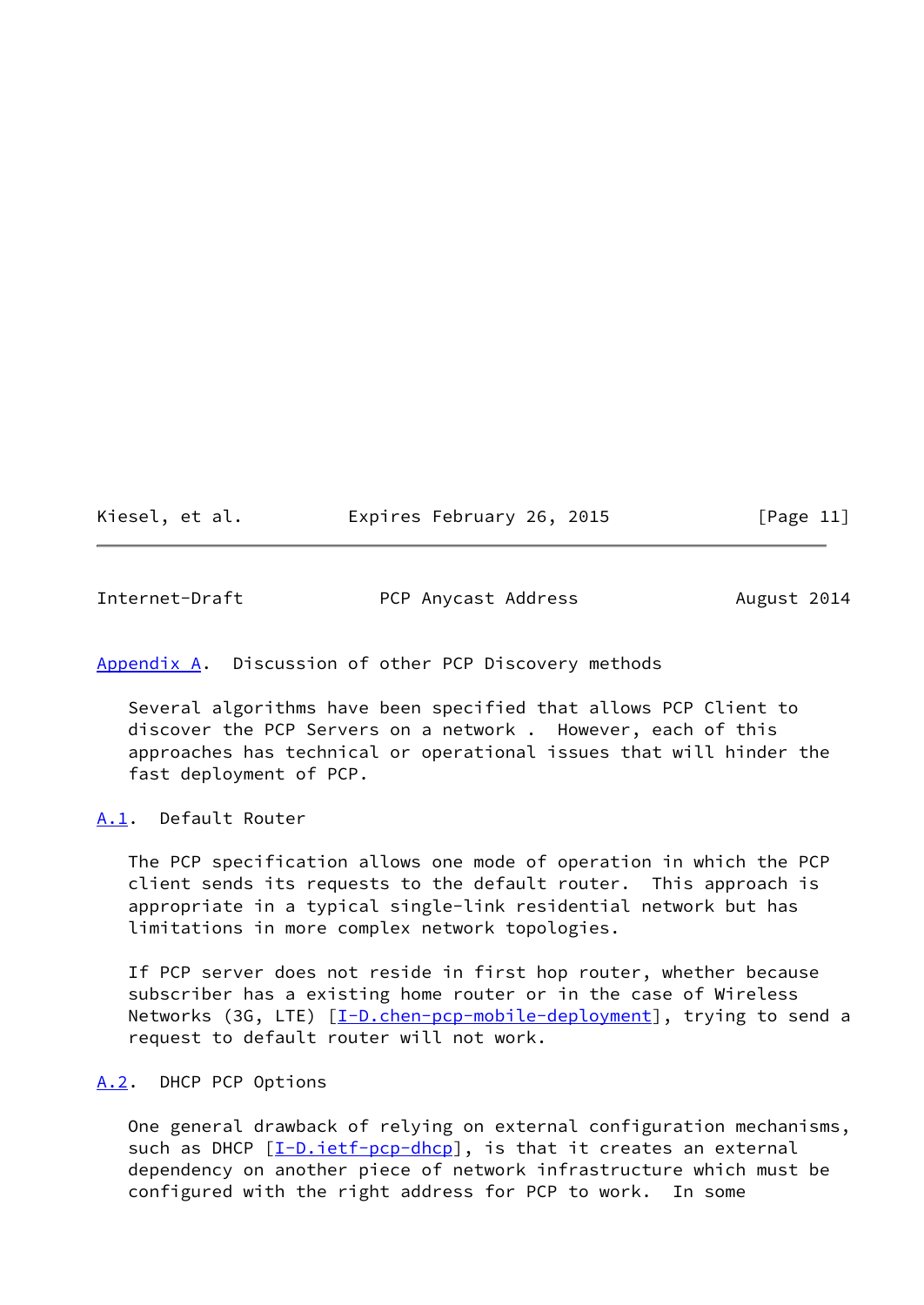environments the staff managing the DHCP servers may not be the same staff managing the NAT gateways, and in any case, constantly keeping the DHCP server address information up to date as NAT gateways are added, removed, or reconfigured, is burdensome.

 Another drawback of relying on DHCP for configuration is that at least one significant target deployment environments for PCP - namely 3GPP for mobile telephones -- does not use DHCP.

 There are two problems with DHCP Options: DHCP Server on Home Gateways (HGW) and Operating Systems DHCP clients

 Currently what the HGW does with the options it receives from the ISP is not standardized in any general way. As a matter of practice, the HGW is most likely to use its own customer-LAN-facing IP address for the DNS server address. As for other options, it's free to offer the same values to the client, offer no value at all, or offer its own IP address if that makes sense, as it does (sort of) for DNS.

 In scenarios where PCP Server resides on ISP network and is intended to work with arbitrary home gateways that don't know they are being used in a PCP context, that won't work, because there's no reason to think that the HGW will even request the option from the DHCP server,

| Kiesel, et al. | Expires February 26, 2015 | [Page 12] |
|----------------|---------------------------|-----------|
|----------------|---------------------------|-----------|

<span id="page-13-1"></span>

Internet-Draft **PCP Anycast Address** August 2014

 much less offer the value it gets from the server on the customer facing LAN. There is work on the DHC WG to overcome some of these limitations [\[I-D.ietf-dhc-container-opt\]](#page-11-1) but in terms of deployment it also needs HGW to be upgraded.

 The problems with Operating Systems is that even if DHCP PCP Option were made available to customer-facing LAN, host stack DHCP enhancements are required to process or request new DHCP PCP option. One exception is Windows [\[DhcpRequestParams\]](#page-10-5)

 Finally, in the case of IPv6 there are networks where there is DHCPv6 infrastructure at all or some hosts do not have a DHCPv6 client.

## <span id="page-13-0"></span>[A.3](#page-13-0). User Input

 A regular subscriber can not be expected to input IP address of PCP Server or network domain name. Moreover, user can be at a Wi-Fi hotspot, Hotel or related. Therefore relying on user input is not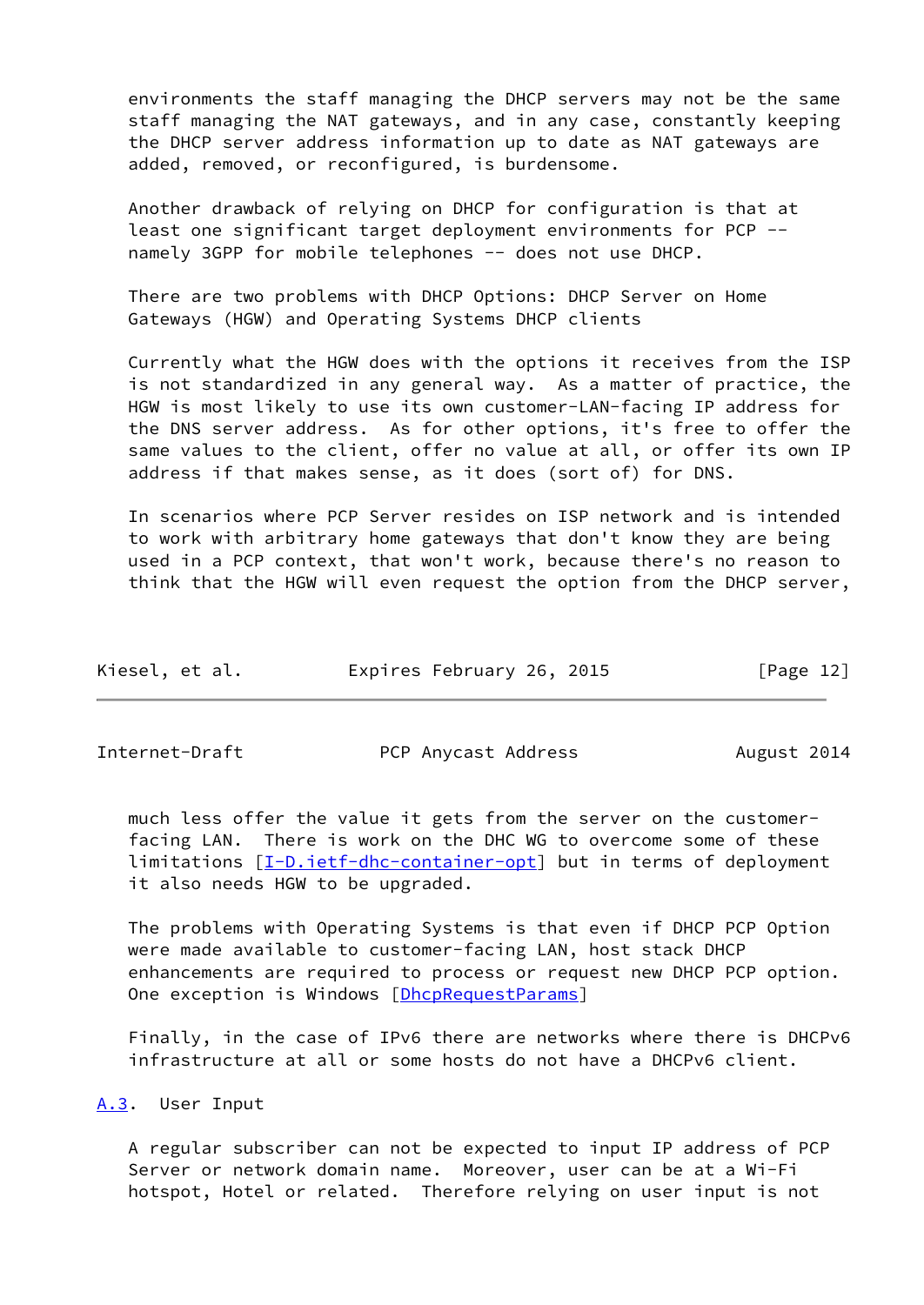reliable.

<span id="page-14-0"></span>[A.4](#page-14-0). Domain Name System Based

There are three separate category of problems with NAPTR [\[RFC3958](https://datatracker.ietf.org/doc/pdf/rfc3958)]

- 1. End Points: It relies on PCP client determining the domain name and supporting certain DNS queries
- 2. DNS Servers: DNS server need to be provisioned with the necessary records
- 3. CPEs: CPEs might interfere with DNS queries and the DHCP domain name option conveyed by ISP that could be used to bootstrap NAPTR might not be relayed to home network.

<span id="page-14-1"></span>[A.5](#page-14-1). Addressing only based on Destination Port

 One design option that was considered for Apple's NAT gateways was to have the NAT gateway simply handle and respond to all packets addressed to UDP port 5351, regardless of the destination address in the packet. Since the device is a NAT gateway, it already examines every packet in order to rewrite port numbers, so also detecting packets addressed to UDP port 5351 is not a significant additional burden. Also, since this device is a NAT gateway which rewrites port numbers, any attempt by a client to talk \*though\* this first NAT gateway to create mappings in some second upstream NAT gateway is futile and pointless. Any mappings created in the second NAT gateway are useful to the client only if there are also corresponding mappings created in the first NAT gateway. Consequently, there is no

Kiesel, et al. Expires February 26, 2015 [Page 13]

Internet-Draft **PCP Anycast Address** August 2014

 case where it is useful for PCP requests to pass transparently through the first PCP-aware NAT gateway on their way to the second PCP-aware NAT gateway. In all cases, for useful connectivity to be established, the PCP request must be handled by the first NAT gateway, and then the first NAT gateway generates a corresponding new upstream request to establish a mapping in the second NAT gateway. (This process can be repeated recursively for as many times as necessary for the depth of nesting of NAT gateways; this is transparent to the client device.)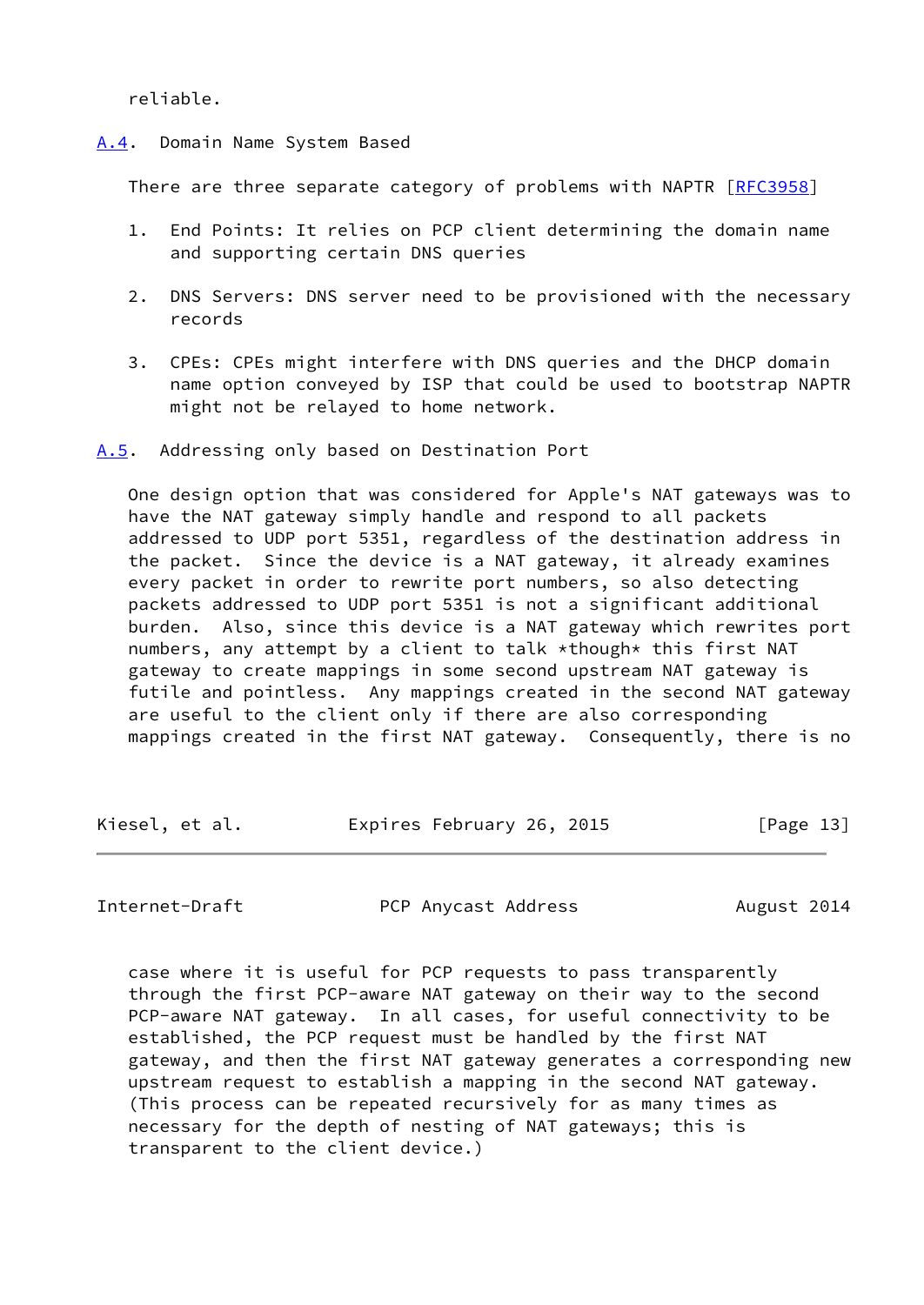<span id="page-15-1"></span>

| Kiesel, et al. | Expires February 26, 2015                                  |             | [Page $14$ ] |
|----------------|------------------------------------------------------------|-------------|--------------|
| Internet-Draft | PCP Anycast Address                                        | August 2014 |              |
|                | Appendix B. Discussion of IP Anycast Address usage for PCP |             |              |

<span id="page-15-2"></span><span id="page-15-0"></span>[B.1](#page-15-2). Motivation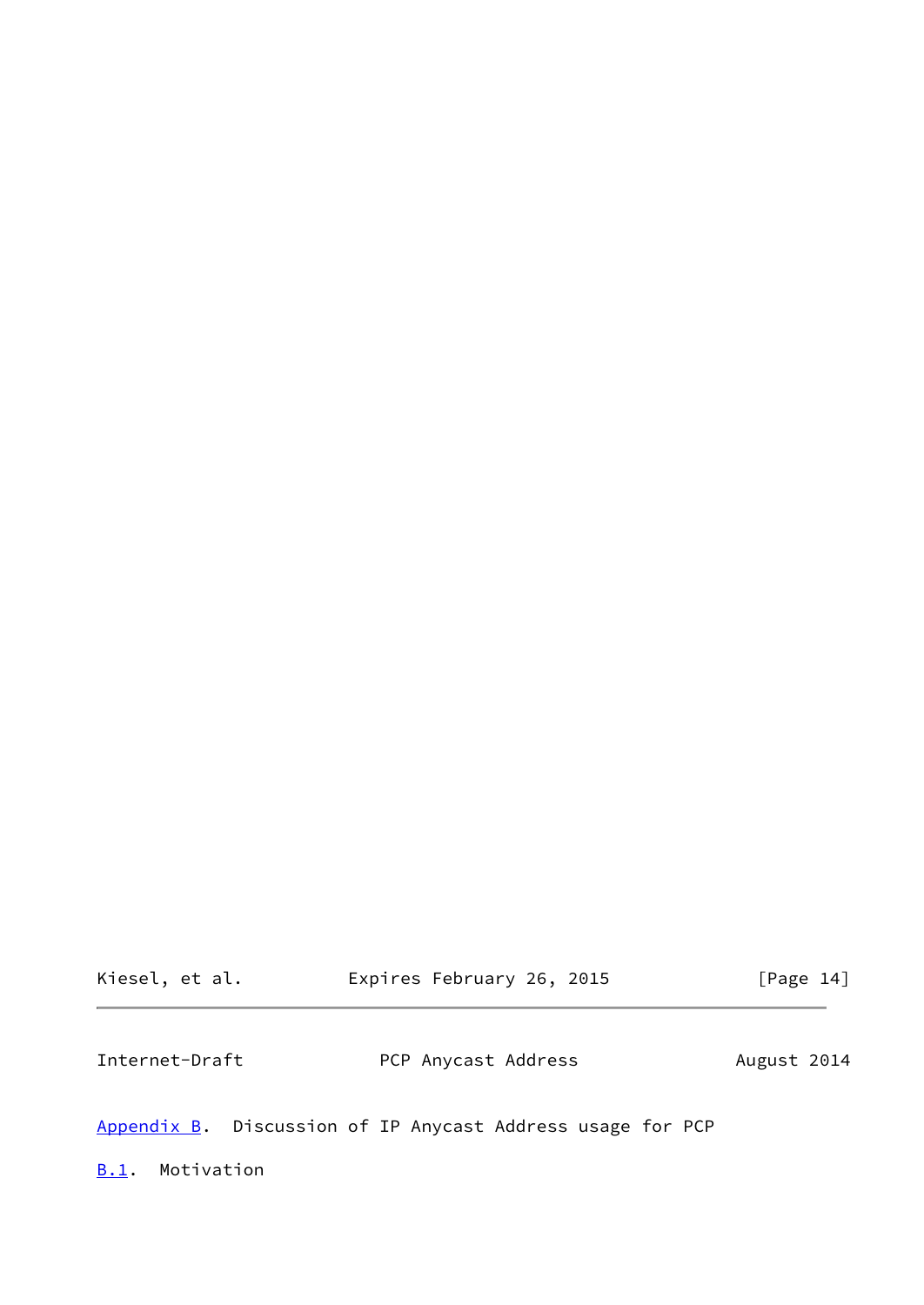The two issues identified in [Appendix A.5](#page-14-1) result in the following related observations: the PCP client may not \*know\* what destination address to use in its PCP request packets; the PCP server doesn't \*care\* what destination address is in the PCP request packets.

 Given that the devices neither need to know nor care what destination address goes in the packet, all we need to do is pick one and use it. It's little more than a placeholder in the IP header. Any globally routable unicast address will do. Since this address is one that automatically routes its packet to the closest on-path device that implements the desired functionality, it is an anycast address.

## <span id="page-16-0"></span>[B.2](#page-16-0). Scenarios

 In the simple case where the first-hop router is also the NAT gateway (as is common in a typical single-link residential network), sending to the PCP anycast address is equivalent to sending to the client's default router, as specified in the PCP base document [[RFC6887](https://datatracker.ietf.org/doc/pdf/rfc6887)].

 In the case of a larger corporate network, where there may be several internal routed subnets and one or more border NAT gateway(s) connecting to the rest of the Internet, sending to the PCP anycast address has the interesting property that it magically finds the right border NAT gateway for that client. Since we posit that other network infrastructure does not need (and should not have) any special knowledge of PCP (or its anycast address) this means that to other non-NAT routers, the PCP anycast address will look like any other unicast destination address on the public Internet, and consequently the packet will be forwarded as for any other packet destined to the public Internet, until it reaches a NAT or firewall device that is aware of the PCP anycast address. This will result in the packet naturally arriving the NAT gateway that handles this client's outbound traffic destined to the public Internet, which is exactly the NAT gateway that the client wishes to communicate with when managing its port mappings.

### <span id="page-16-1"></span>**[B.3](#page-16-1).** Historical Objections to Anycast

 In March 2001 a draft document entitled "Analysis of DNS Server Discovery Mechanisms for IPv6" [\[DNSDisc](#page-10-6)] proposed using anycast to discover DNS servers, a proposal that was subsequently abandoned in later revisions of that draft document.

There are legitimate reasons why using anycast to discover DNS

| Kiesel, et al. | Expires February 26, 2015 | [Page 15] |
|----------------|---------------------------|-----------|
|----------------|---------------------------|-----------|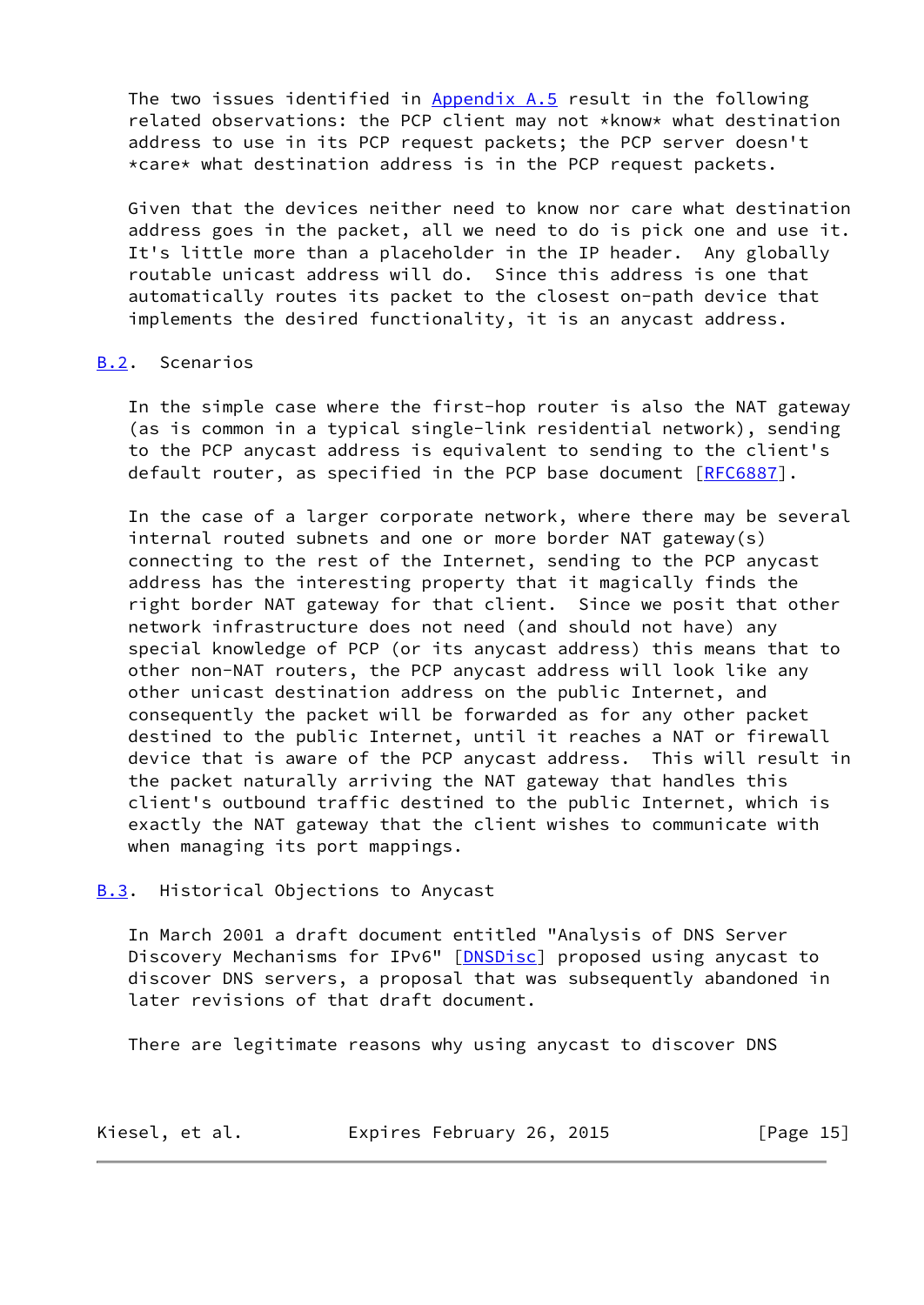servers is not compelling, mainly because it requires explicit configuration of routing tables to direct those anycast packets to the desired DNS server. However, DNS server discovery is very different to NAT gateway discovery. A DNS server is something a client explicitly talks to, via IP address. The DNS server may be literally anywhere on the Internet. Various reasons make anycast an uncompelling technique for DNS server discovery:

- o DNS is a pure application-layer protocol, running over UDP.
- o On an operating system without appropriate support for configuring anycast addresses, a DNS server would have to use something like Berkeley Packet Filter (BPF) to snoop on received packets to intercept DNS requests, which is inelegant and inefficient.
- o Without appropriate routing changes elsewhere in the network, there's no reason to assume that packets sent to that anycast address would even make it to the desired DNS server machine. This places an addition configuration burden on the network administrators, to install appropriate routing table entries to direct packets to the desired DNS server machine.

 In contrast, a NAT gateway is something a client's packets stumble across as they try to leave the local network and head out onto the public Internet. The NAT gateway has to be on the path those packets naturally take or it can't perform its NAT functions. As a result, the objections to using anycast for DNS server discovery do not apply to PCP:

- o No routing changes are needed (or desired) elsewhere in the local network, because the whole \*point\* of using anycast is that we want the client's PCP request packet to take the same forwarding path through the network as a TCP SYN to any other remote destination address, because we want the \*same\* NAT gateway that would have made a mapping in response to receiving an outbound TCP SYN packet from the client to be the the one that makes a mapping in response to receiving a PCP request packet from the client.
- o A NAT engine is already snooping on (and rewriting) every packet it forwards. As part of that snooping it could trivially look for packets addressed to the PCP UDP port and process them locally (just like the local processing it already does when it sees an outbound TCP SYN packet).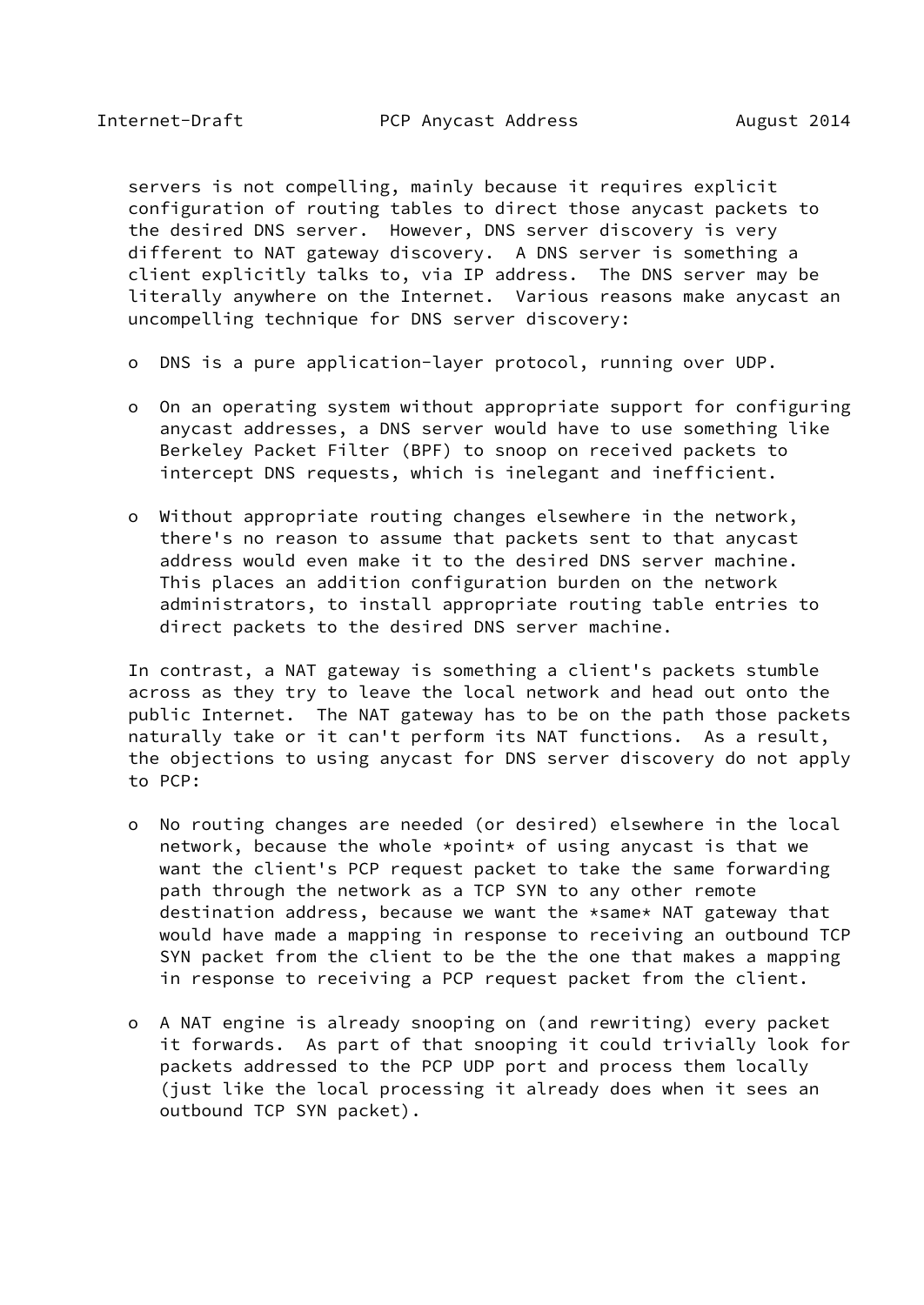<span id="page-18-0"></span>

Authors' Addresses

 Sebastian Kiesel University of Stuttgart Information Center Networks and Communication Systems Department Allmandring 30 Stuttgart 70550 Germany

Email: ietf-pcp@skiesel.de

 Reinaldo Penno Cisco Systems, Inc. San Jose, CA US

 Phone: Fax: Email: repenno@cisco.com URI:

 Stuart Cheshire Apple Inc. 1 Infinite Loop Cupertino, California 95014 USA

 Phone: +1 408 974 3207 Email: cheshire@apple.com